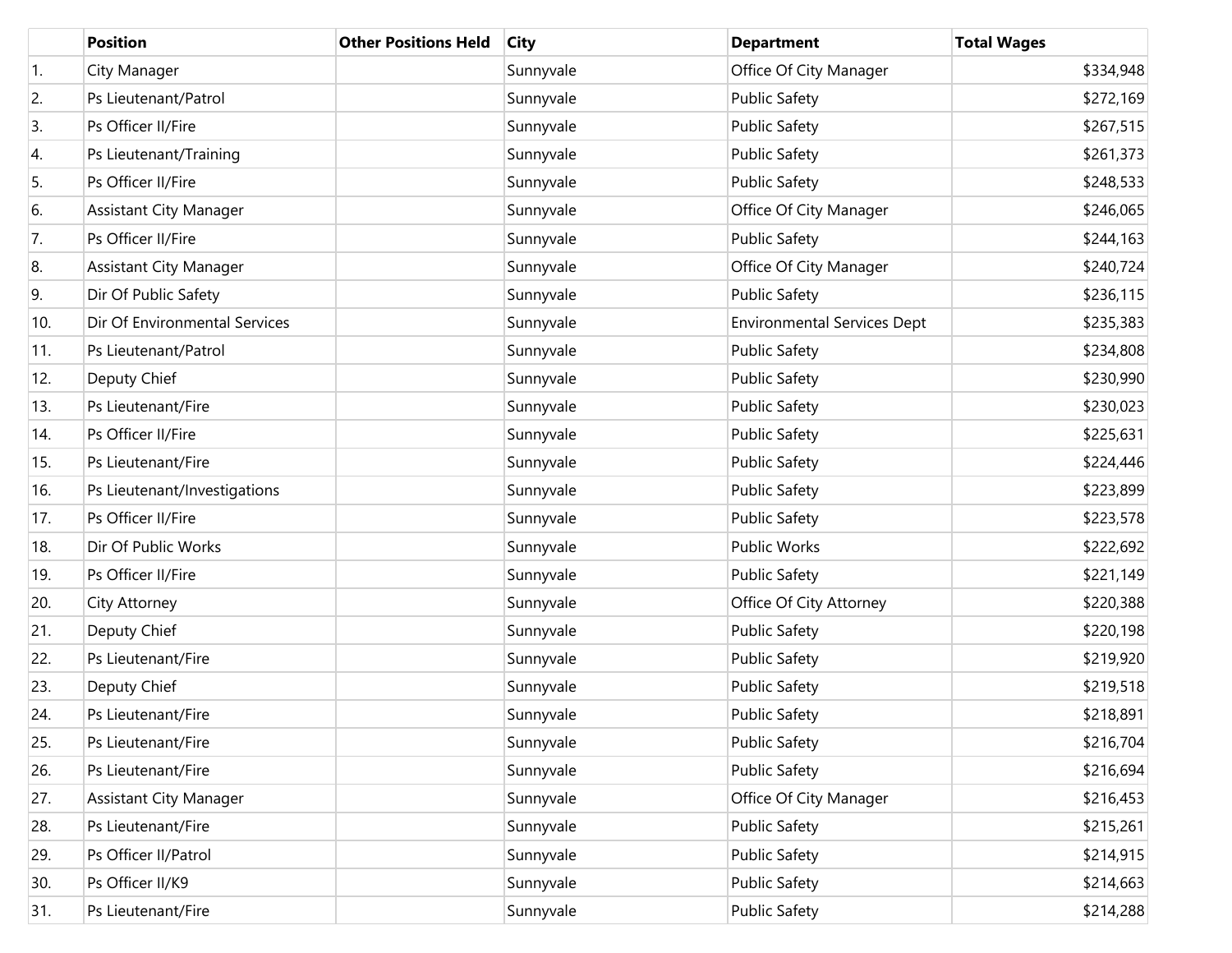| 32. | Director Of Human Resources   | Sunnyvale | Human Resources               | \$214,057 |
|-----|-------------------------------|-----------|-------------------------------|-----------|
| 33. | Ps Lieutenant/Fire            | Sunnyvale | <b>Public Safety</b>          | \$213,328 |
| 34. | Ps Lieutenant/Fire            | Sunnyvale | <b>Public Safety</b>          | \$211,678 |
| 35. | Ps Lieutenant/Fire            | Sunnyvale | <b>Public Safety</b>          | \$210,420 |
| 36. | Ps Lieutenant/Patrol          | Sunnyvale | <b>Public Safety</b>          | \$209,260 |
| 37. | Ps Lieutenant/Fire            | Sunnyvale | <b>Public Safety</b>          | \$208,766 |
| 38. | Ps Captain                    | Sunnyvale | <b>Public Safety</b>          | \$208,586 |
| 39. | Ps Lieutenant/Fire            | Sunnyvale | <b>Public Safety</b>          | \$208,549 |
| 40. | Ps Officer II/Investigations  | Sunnyvale | <b>Public Safety</b>          | \$207,962 |
| 41. | Ps Officer II/K9              | Sunnyvale | <b>Public Safety</b>          | \$206,272 |
| 42. | Dir Of Community Development  | Sunnyvale | <b>Community Development</b>  | \$206,060 |
| 43. | Ps Captain                    | Sunnyvale | <b>Public Safety</b>          | \$205,995 |
| 44. | Ps Officer II/Fire            | Sunnyvale | <b>Public Safety</b>          | \$205,442 |
| 45. | Ps Officer II/Fire            | Sunnyvale | <b>Public Safety</b>          | \$205,187 |
| 46. | Ps Captain                    | Sunnyvale | <b>Public Safety</b>          | \$204,630 |
| 47. | Ps Captain                    | Sunnyvale | <b>Public Safety</b>          | \$204,461 |
| 48. | Ps Officer II/Fire            | Sunnyvale | <b>Public Safety</b>          | \$204,042 |
| 49. | Ps Officer II/Fire            | Sunnyvale | <b>Public Safety</b>          | \$203,458 |
| 50. | Ps Officer II/Fire            | Sunnyvale | <b>Public Safety</b>          | \$202,156 |
| 51. | Ps Lieutenant/la              | Sunnyvale | <b>Public Safety</b>          | \$202,033 |
| 52. | Ps Lieutenant/Patrol          | Sunnyvale | <b>Public Safety</b>          | \$201,545 |
| 53. | Dir Of Finance                | Sunnyvale | Finance                       | \$201,519 |
| 54. | Ps Lieutenant/Com Serv        | Sunnyvale | <b>Public Safety</b>          | \$200,911 |
| 55. | Ps Officer II/Fire            | Sunnyvale | <b>Public Safety</b>          | \$200,894 |
| 56. | Ps Officer II                 | Sunnyvale | <b>Public Safety</b>          | \$200,165 |
| 57. | Ps Lieutenant/Investigations  | Sunnyvale | <b>Public Safety</b>          | \$198,806 |
| 58. | Dir Of Employment Development | Sunnyvale | <b>Employment Development</b> | \$198,556 |
| 59. | Ps Lieutenant/Traffic         | Sunnyvale | <b>Public Safety</b>          | \$198,375 |
| 60. | Ps Captain                    | Sunnyvale | <b>Public Safety</b>          | \$198,160 |
| 61. | Ps Captain                    | Sunnyvale | <b>Public Safety</b>          | \$197,764 |
| 62. | Ps Officer II/Csi             | Sunnyvale | <b>Public Safety</b>          | \$197,577 |
| 63. | Ps Officer II/Fire            | Sunnyvale | <b>Public Safety</b>          | \$197,522 |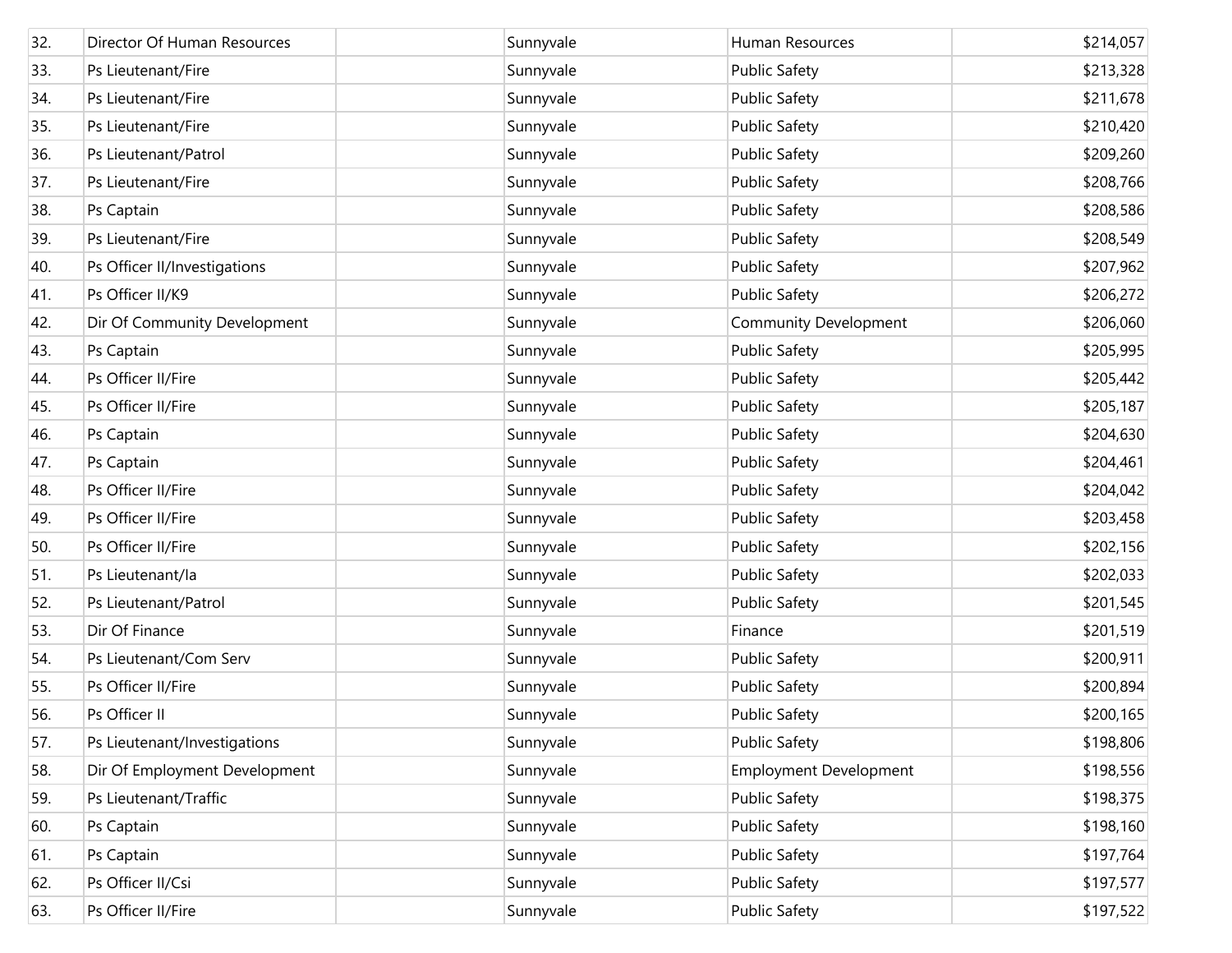| 64. | Ps Officer II/Pto            | Sunnyvale | <b>Public Safety</b> | \$197,429 |
|-----|------------------------------|-----------|----------------------|-----------|
| 65. | Ps Officer II/Csi            | Sunnyvale | <b>Public Safety</b> | \$197,411 |
| 66. | Ps Lieutenant/Fire           | Sunnyvale | <b>Public Safety</b> | \$197,192 |
| 67. | Ps Lieutenant/Fire           | Sunnyvale | <b>Public Safety</b> | \$196,890 |
| 68. | Ps Lieutenant/Patrol         | Sunnyvale | <b>Public Safety</b> | \$196,470 |
| 69. | Ps Lieutenant/Recruitment    | Sunnyvale | <b>Public Safety</b> | \$196,311 |
| 70. | Ps Officer II/Fire           | Sunnyvale | <b>Public Safety</b> | \$195,884 |
| 71. | Ps Officer II/Pto            | Sunnyvale | <b>Public Safety</b> | \$195,329 |
| 72. | Ps Lieutenant/Fire           | Sunnyvale | <b>Public Safety</b> | \$195,304 |
| 73. | Ps Officer II/K9             | Sunnyvale | <b>Public Safety</b> | \$195,299 |
| 74. | Ps Officer II/Do             | Sunnyvale | <b>Public Safety</b> | \$195,172 |
| 75. | Ps Officer II/Fire           | Sunnyvale | <b>Public Safety</b> | \$195,004 |
| 76. | Ps Lieutenant/Patrol         | Sunnyvale | <b>Public Safety</b> | \$194,958 |
| 77. | Ps Officer II/Fire           | Sunnyvale | <b>Public Safety</b> | \$194,869 |
| 78. | Ps Lieutenant/Fire           | Sunnyvale | <b>Public Safety</b> | \$194,337 |
| 79. | Ps Lieutenant/Patrol         | Sunnyvale | <b>Public Safety</b> | \$194,223 |
| 80. | Ps Officer II/Csi            | Sunnyvale | <b>Public Safety</b> | \$194,121 |
| 81. | Ps Officer II/Fire           | Sunnyvale | <b>Public Safety</b> | \$194,009 |
| 82. | Ps Officer II/Patrol         | Sunnyvale | <b>Public Safety</b> | \$193,957 |
| 83. | Ps Officer II/Patrol         | Sunnyvale | <b>Public Safety</b> | \$193,730 |
| 84. | Ps Captain                   | Sunnyvale | <b>Public Safety</b> | \$193,658 |
| 85. | Ps Officer II/Investigations | Sunnyvale | <b>Public Safety</b> | \$193,517 |
| 86. | Ps Officer II/Fire           | Sunnyvale | <b>Public Safety</b> | \$193,099 |
| 87. | Ps Lieutenant/Fire           | Sunnyvale | <b>Public Safety</b> | \$192,723 |
| 88. | Ps Officer II/Fire           | Sunnyvale | <b>Public Safety</b> | \$191,903 |
| 89. | Ps Officer II/Ptac           | Sunnyvale | <b>Public Safety</b> | \$190,947 |
| 90. | Ps Officer II/Fire           | Sunnyvale | <b>Public Safety</b> | \$189,696 |
| 91. | Ps Officer II                | Sunnyvale | <b>Public Safety</b> | \$189,206 |
| 92. | Ps Officer II/Fire           | Sunnyvale | <b>Public Safety</b> | \$189,186 |
| 93. | Ps Officer II/Patrol         | Sunnyvale | <b>Public Safety</b> | \$188,814 |
| 94. | Ps Officer II/Fire           | Sunnyvale | <b>Public Safety</b> | \$188,771 |
| 95. | Ps Officer II/Fire           | Sunnyvale | <b>Public Safety</b> | \$188,587 |